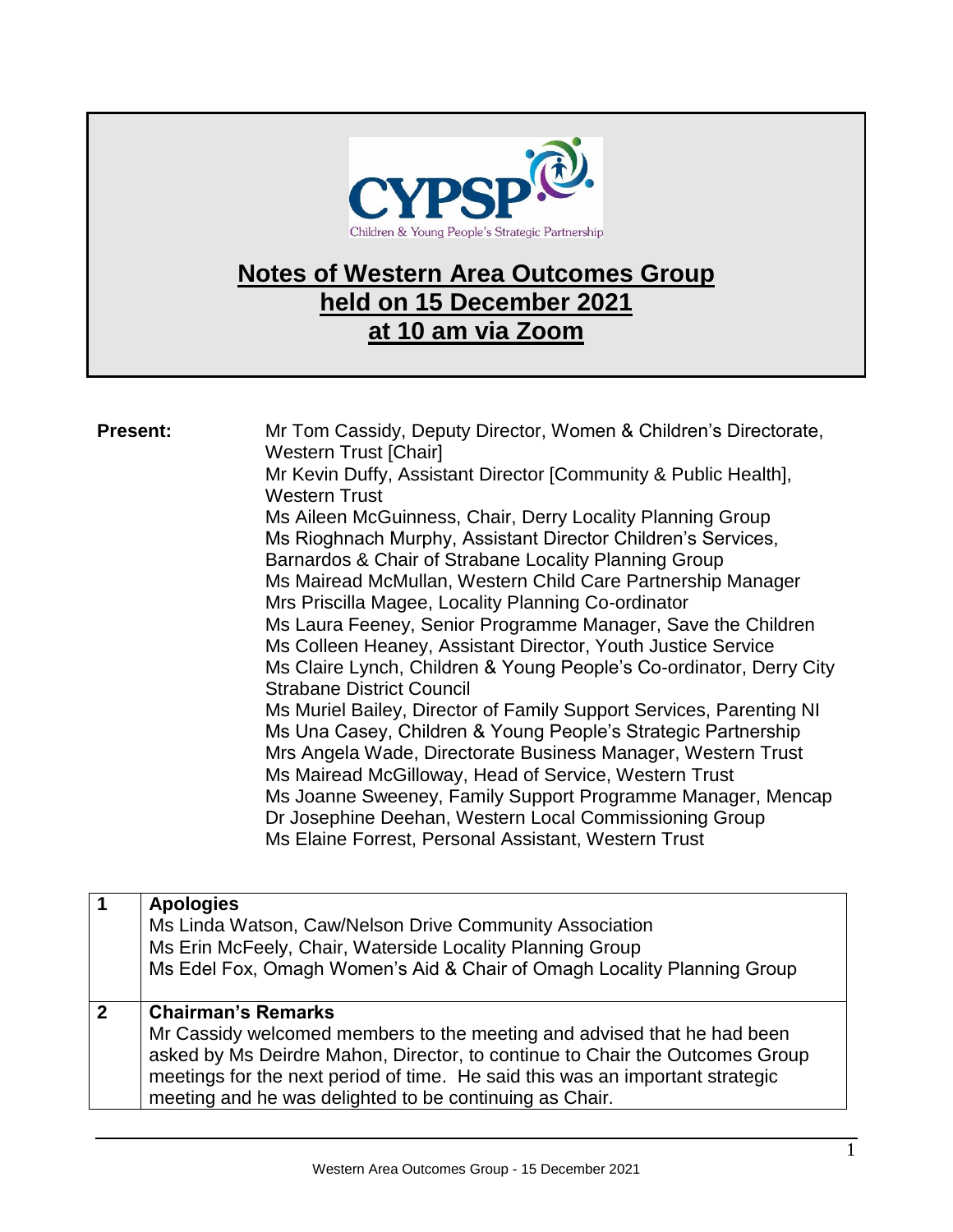| $\overline{\mathbf{3}}$ | Notes of Previous Meeting held on 27 October 2021                                                           |
|-------------------------|-------------------------------------------------------------------------------------------------------------|
|                         | Notes of the previous meeting were agreed as an accurate record of the                                      |
|                         | discussion. Ms McGuinness's name to be included in the attendance list.                                     |
|                         |                                                                                                             |
| $\overline{\mathbf{4}}$ | <b>Matters Arising</b>                                                                                      |
|                         | There were no matters arising from the previous meeting.                                                    |
|                         |                                                                                                             |
| 5                       | <b>Unicef Update - Presentation by Claire Lynch</b>                                                         |
|                         | Ms Lynch advised that a Unicef Child Friendly City meant that children and young                            |
|                         | people had a meaningful say and had a voice in decisions being made. She said                               |
|                         | the process had commenced in 2018 and governance arrangements and senior                                    |
|                         | managers were in place, but the process had been delayed due to Covid.                                      |
|                         | She advised that 7 principles underpinned a child rights based approach:-                                   |
|                         | $\checkmark$ Dignity.                                                                                       |
|                         | $\checkmark$ Participation.                                                                                 |
|                         | $\checkmark$ Life survival and development.                                                                 |
|                         | $\checkmark$ Non discrimination.                                                                            |
|                         | $\checkmark$ Transparency and accountability.                                                               |
|                         | $\checkmark$ Best interests.                                                                                |
|                         | $\checkmark$ Independent and indivisibility.                                                                |
|                         |                                                                                                             |
|                         | Ms Lynch reported on:-                                                                                      |
|                         | <b>Unicef's Mandatory Badges [x 3]</b>                                                                      |
|                         | Culture                                                                                                     |
|                         | People value and respect children and young people.                                                         |
|                         | People know about and respect children's rights.<br>ш                                                       |
|                         |                                                                                                             |
|                         | Communication                                                                                               |
|                         | Information about a child rights is shared with children, young people and<br>ш                             |
|                         | adults in different ways.<br>People know when important decisions affecting children, young people and<br>п |
|                         | families are being made.                                                                                    |
|                         |                                                                                                             |
|                         | <b>Co-operation and Leadership</b>                                                                          |
|                         | People work together to make the city better for children and young people.                                 |
|                         | • Decisions are made involving children and young people.                                                   |
|                         |                                                                                                             |
|                         |                                                                                                             |
|                         | <b>Unicef's Optional Badges</b>                                                                             |
|                         | <b>Healthy</b>                                                                                              |
|                         | Have good physical, mental and emotional health.<br>٠                                                       |
|                         | Are supported if they have any additional needs.                                                            |
|                         | Know how to stay healthy.<br>٠                                                                              |
|                         |                                                                                                             |
|                         |                                                                                                             |
|                         |                                                                                                             |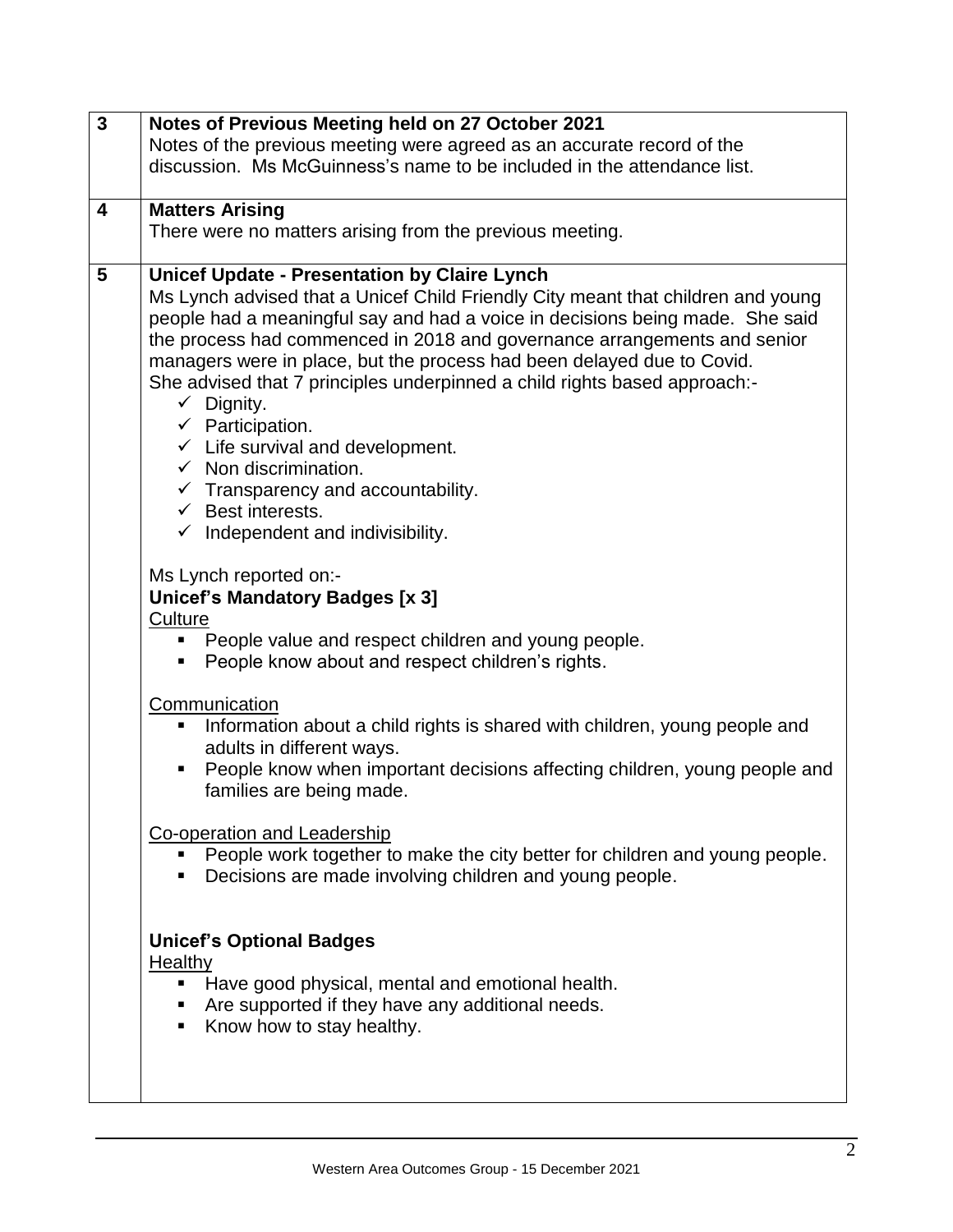| Equal and Included<br>All children and young people regardless of their background, culture, ability<br>or anything else:-<br>$\triangleright$ Feel welcome in the city and district.<br>$\triangleright$ Have the same opportunities to grow, learn, explore and have fun.<br>$\triangleright$ Are protected from discrimination.                                                                                                                                                                                                                                                                                                                                                                                                                                           |
|------------------------------------------------------------------------------------------------------------------------------------------------------------------------------------------------------------------------------------------------------------------------------------------------------------------------------------------------------------------------------------------------------------------------------------------------------------------------------------------------------------------------------------------------------------------------------------------------------------------------------------------------------------------------------------------------------------------------------------------------------------------------------|
| <b>Education and Learning</b><br>Are able to learn about the world around them in a safe, welcoming and<br>respectful place [this includes children and young people who aren't able to<br>attend school].                                                                                                                                                                                                                                                                                                                                                                                                                                                                                                                                                                   |
| Ms Lynch advised that Unicef would be measuring the change process over the<br>next two to three years by looking at policies, procedures and culture, and partners<br>needed to demonstrate that progress had been made. Ms Lynch detailed the<br>governance structure with the Western Area Outcomes Group being the<br>accountable body for the delivery of the action plan. She advised that the<br>Education Authority was now going to be a lead partner as well and the finer details<br>of what this would look like going forward needed to be worked out. She said<br>763 volunteer hours were dedicated by young people on the Advisory Board.<br>Ms Lynch reported that there were 42 rights within the United Nations Convention<br>on the Rights of the Child. |
| Ms Lynch advised that the next steps were:-<br>$\checkmark$ Working groups in each statutory organisation to finalise action plan.<br>$\checkmark$ Finalise draft plans including impact and verification measures checks.<br>$\checkmark$ Child friendly version of action plan created and consultation with children<br>and young people.<br>$\checkmark$ Final plan.                                                                                                                                                                                                                                                                                                                                                                                                     |
| Ms McGuiness said it was brilliant work and said the community needed to be<br>involved to ensure fair representation. She enquired if Ms Lynch would consider<br>engaging with the Department of Health as "Health" was one of the badges.<br>Ms Lynch said maybe more regional representation was required and she would<br>discuss this further.                                                                                                                                                                                                                                                                                                                                                                                                                          |
| Mr Duffy thanked Ms Lynch and said she had been involved from the beginning<br>and acknowledged her work in keep everyone together. He said the challenge for<br>agencies was how to demonstrate and evidence work to qualify for the badges.                                                                                                                                                                                                                                                                                                                                                                                                                                                                                                                                |
| Ms McMullan enquired about the age demographic of young people being<br>consulted. Ms Lynch advised that the age range was 12 - 18, though there were<br>young people up to the age of 24 with a learning disability also involved. She<br>noted that they had not been strong in engaging with very young children.<br>Ms McMullan advised that her organisation could provide assistance with this going<br>forward.                                                                                                                                                                                                                                                                                                                                                       |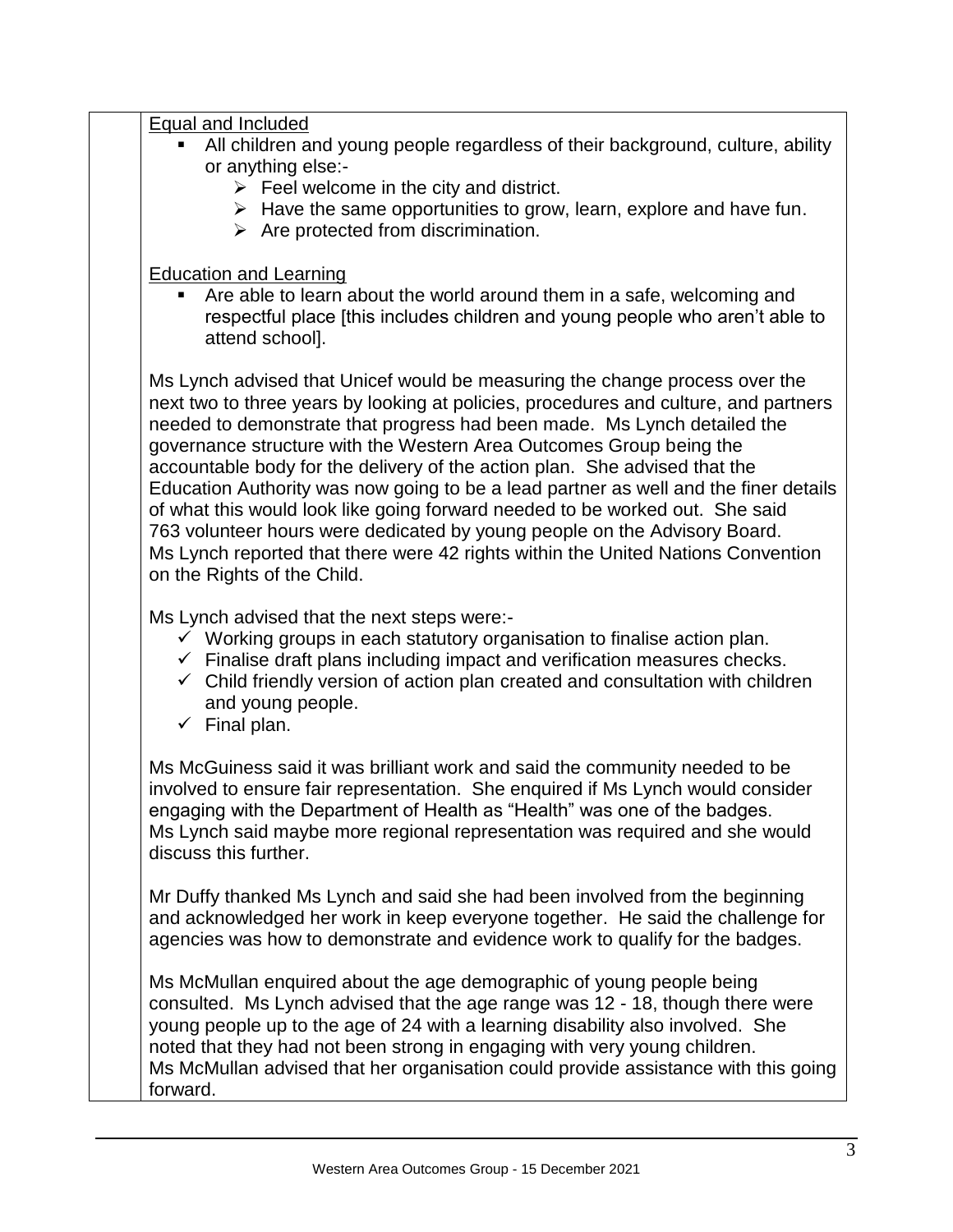|                 | Dr Deehan thanked Ms Lynch for her inspirational talk and said that Omagh and<br>Fermanagh District Council were listening to young people, but would like them to<br>engage more with the Council. She reported that in the southern sector there were<br>long waiting lists for both CAMHS and ASD.<br>Action<br>• Mr Duffy to link with Dr Deehan outside of the meeting regarding CAMHS.<br>Mr Duffy to give an update on CAMHS at the next meeting.<br>Mr Cassidy thanked Ms Lynch and said she could use the Outcomes Group to<br>disseminate learning or training details.                                                                                                                                                                                                                                                                                                                                                                                                                                                                                                                                                                                                                                                                                                                                                                                                                                                                                                                                                                                                                                                                                                                                                                                                                                                                                  |
|-----------------|--------------------------------------------------------------------------------------------------------------------------------------------------------------------------------------------------------------------------------------------------------------------------------------------------------------------------------------------------------------------------------------------------------------------------------------------------------------------------------------------------------------------------------------------------------------------------------------------------------------------------------------------------------------------------------------------------------------------------------------------------------------------------------------------------------------------------------------------------------------------------------------------------------------------------------------------------------------------------------------------------------------------------------------------------------------------------------------------------------------------------------------------------------------------------------------------------------------------------------------------------------------------------------------------------------------------------------------------------------------------------------------------------------------------------------------------------------------------------------------------------------------------------------------------------------------------------------------------------------------------------------------------------------------------------------------------------------------------------------------------------------------------------------------------------------------------------------------------------------------------|
| $5\phantom{.0}$ | <b>Update from Locality Planning Groups</b><br>Ms McGilloway reported that interviews were being held this afternoon to fill the<br>vacant Locality Planning Co-ordinator post. She undertook to inform Mr Cassidy of<br>the successful candidate, who in turn, would advise members. Ms Casey said she<br>was happy to do a handover with the newly appointed Co-ordinator and said it had<br>been a pleasure working with the Locality Planning Groups in the Northern Sector.<br>Ms McGuinness said Ms Casey had been a great support to the groups and had<br>re-energised people.<br>Ms Casey updated members on the work of Locality Planning Groups, as per her<br>report submitted for the meeting. She said the current issues were mental health,<br>support for children and families on ASD waiting list and poverty. Ms Casey<br>reported that LPG newsletters were being published on a monthly basis and<br>members could forward articles to her for inclusion.<br>Mrs Magee gave an update, as per her report submitted to the meeting and<br>highlighted the main areas of concern:-<br>Donations to gift/toy/food appeals reduced this year.<br>Mental health.<br>ш<br>• CAMHS & ASD waiting lists.<br>• Addiction.<br>Socialisation of babies born in lock down.<br>Recruitment issues.<br>٠<br>Referrals increasing to Women's Aid.<br>Digital poverty.<br>٠<br>Ms McMullan reported that she had met Western SureStart Mangers and staff in<br>Omagh and Fermanagh had highlighted the support they were providing to parents<br>while their children were awaiting an ASD diagnosis. Mr Duffy acknowledged that<br>ASD was a major issue for the Trust and advised that he would encourage<br>members to share meeting details so that a member of Trust staff could be<br>attendance. Mr Duffy agreed to be the point of contact for this. |
|                 | Mr Duffy said one of challenges in Fermanagh area was the provision of providers.<br>He said there were specific issues in meeting the need identified and getting                                                                                                                                                                                                                                                                                                                                                                                                                                                                                                                                                                                                                                                                                                                                                                                                                                                                                                                                                                                                                                                                                                                                                                                                                                                                                                                                                                                                                                                                                                                                                                                                                                                                                                 |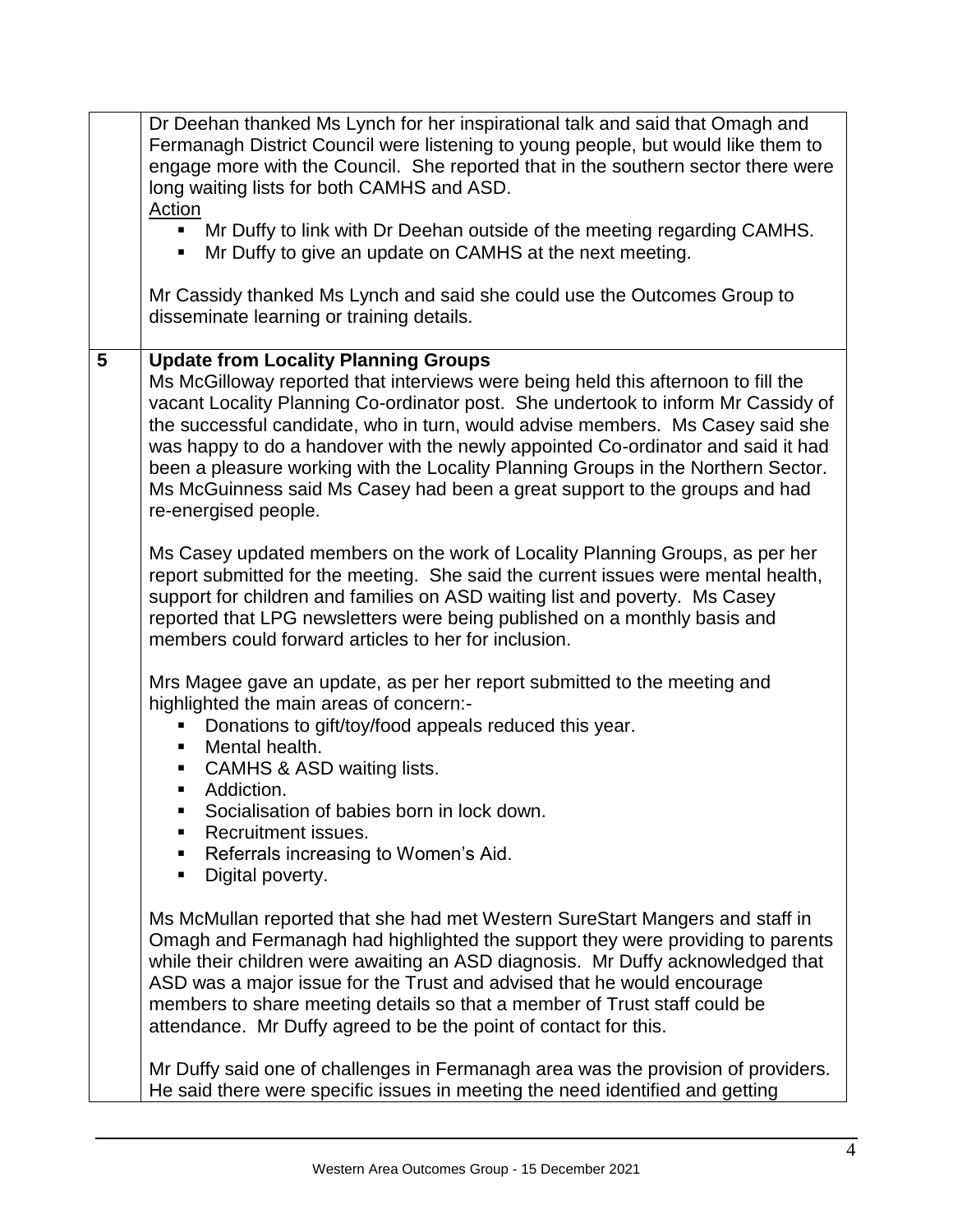|                 | providers to come forward to increase capacity. Mr Cassidy queried if Pathfinder<br>was trying to address these deficits. Mrs Magee advised that she was meeting<br>with Ms Karen Meehan this week. Mr Cassidy said he would be happy to speak<br>with Ms Meehan or Mrs Molloy if Mrs Magee didn't get progress with current<br>linkages.<br>Action<br>Mr Cassidy proposed that this should be raised at the regional CYPSP<br>π.<br>group. Mr Duffy to forward Mr Cassidy a form of words.                                                                                                                                                                                               |
|-----------------|-------------------------------------------------------------------------------------------------------------------------------------------------------------------------------------------------------------------------------------------------------------------------------------------------------------------------------------------------------------------------------------------------------------------------------------------------------------------------------------------------------------------------------------------------------------------------------------------------------------------------------------------------------------------------------------------|
|                 | Ms McGilloway advised that the Hubs increased their activity this year, in<br>comparison to 2019/20 and said staff were working really hard. She said the<br>largest referral category was self referral. She advised that there was a need to<br>look at stepdown and Mr Armstrong, Governance Lead in Family & Child Care, had<br>offered to do a presentation to each Hub in relation to this. Mr Cassidy requested<br>information on cases between Gateway and Hubs to understand the type of cases<br>the community were dealing with. Dr Deehan paid tribute to the work carried out<br>by the Hubs and said the figures demonstrated the extent of the need within<br>communities. |
|                 | <b>Action</b><br>Ms McGilloway to provide an update on Hubs at future meetings.<br>ш                                                                                                                                                                                                                                                                                                                                                                                                                                                                                                                                                                                                      |
|                 | Ms Lynch advised that the European Union had run a workshop last Friday on the<br>children and young people's theme and she would send the link to Ms Forrest to<br>share with members.                                                                                                                                                                                                                                                                                                                                                                                                                                                                                                   |
|                 | Mr Duffy said that he had met with Ms Brigid McGinty, MACE Project Manager, this<br>week and reported that there was more flexibility in Southern Ireland to be able to<br>do things quicker and be more responsive compared with the requirements set out<br>by BSO. He said Ms McGinty had a meeting arranged with the Trust's Contracts<br>Department this week. Ms McGuinness asked that this be kept on the agenda until<br>the issue was resolved. Mr Duffy proposed that Ms McGinty be invited along to a<br>future meeting.<br><b>Action</b>                                                                                                                                      |
|                 | Ms Forrest to invite Ms McGinty to a future meeting.                                                                                                                                                                                                                                                                                                                                                                                                                                                                                                                                                                                                                                      |
|                 | Mr Cassidy thanked members for their updates.                                                                                                                                                                                                                                                                                                                                                                                                                                                                                                                                                                                                                                             |
| $6\phantom{1}6$ | <b>Early Intervention Programme Updates</b>                                                                                                                                                                                                                                                                                                                                                                                                                                                                                                                                                                                                                                               |
|                 | Agenda item to be renamed Hubs Update.                                                                                                                                                                                                                                                                                                                                                                                                                                                                                                                                                                                                                                                    |
|                 | Action<br>Ms McGilloway to provide information on the number of referrals to Hubs.                                                                                                                                                                                                                                                                                                                                                                                                                                                                                                                                                                                                        |
| $\overline{7}$  | <b>Finance</b>                                                                                                                                                                                                                                                                                                                                                                                                                                                                                                                                                                                                                                                                            |
|                 | Mrs Wade reported that there was a remaining Outcomes Group balance of<br>£107,000 and it had been agreed at the previous meeting that this would be shared<br>amongst the Locality Planning Groups. She said four groups had submitted                                                                                                                                                                                                                                                                                                                                                                                                                                                   |
|                 |                                                                                                                                                                                                                                                                                                                                                                                                                                                                                                                                                                                                                                                                                           |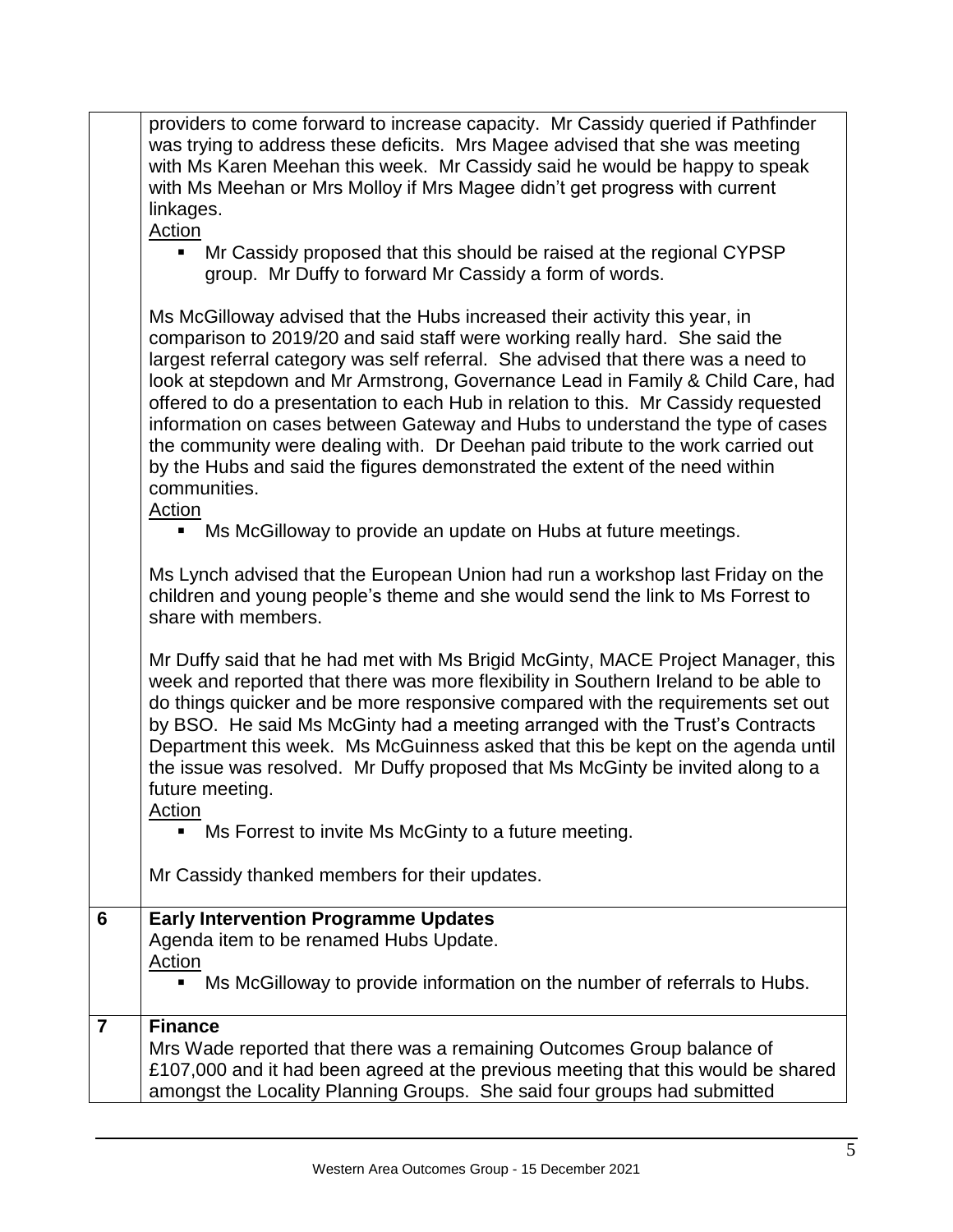|   | proposals and their funding was to be paid in the coming days.                                                                                                                                                                                                                                                                                                                                                                                                                                                                                                                                                                                              |
|---|-------------------------------------------------------------------------------------------------------------------------------------------------------------------------------------------------------------------------------------------------------------------------------------------------------------------------------------------------------------------------------------------------------------------------------------------------------------------------------------------------------------------------------------------------------------------------------------------------------------------------------------------------------------|
|   | Mrs Wade reporting that in the Southern Sector, organisations really wished to take<br>the funding, but felt they could not administer the process, and the issue related to<br>admin capacity. Ms McGuinness reported that the Derry LPG had assisted families<br>with costs in relation to electricity, gas and oil.<br>Action                                                                                                                                                                                                                                                                                                                            |
|   | Mrs Wade, Ms McGilloway and Mr Duffy to discuss. Mrs Wade to link with<br>the Trust's Contracts Department. Ms Feeney said she would be happy to<br>support.                                                                                                                                                                                                                                                                                                                                                                                                                                                                                                |
|   | Mr Duffy requested that information on high level themes be sent out to members<br>again.                                                                                                                                                                                                                                                                                                                                                                                                                                                                                                                                                                   |
|   | Ms Casey proposed that future funding from the Outcomes Group needed to go<br>into a longer term project. Following discussion, it was agreed that the next<br>meeting be dedicated to finances.<br>Action                                                                                                                                                                                                                                                                                                                                                                                                                                                  |
|   | Next meeting to be dedicated to finance issues, with Mr Duffy providing a<br>٠<br>briefing note on CAMHS, as per discussion earlier in the meeting,                                                                                                                                                                                                                                                                                                                                                                                                                                                                                                         |
|   | Mrs Wade and Mr Cassidy thanked Ms Casey for taking over Mrs Donnelly's duties<br>whilst recruitment was completed.                                                                                                                                                                                                                                                                                                                                                                                                                                                                                                                                         |
| 8 | <b>Community Planning</b>                                                                                                                                                                                                                                                                                                                                                                                                                                                                                                                                                                                                                                   |
|   | Ms Lynch advised that the Strategic Growth Plan was to be reviewed in terms of<br>governance, partnership structure and data sets used. The draft plan had<br>previously been shared with members, but she asked if a couple of members<br>would volunteer to meet with her to finalise changes.<br>Action                                                                                                                                                                                                                                                                                                                                                  |
|   | Ms Casey and Ms McGuinness undertook to meet with Ms Lynch to take<br>this forward.                                                                                                                                                                                                                                                                                                                                                                                                                                                                                                                                                                         |
| 9 | <b>Safeguarding</b><br>Ms McGilloway reported that the Family & Child Care Sub Directorate were<br>extremely busy dealing with complex referrals. She said the Directorate were also<br>struggling with workforce vacancies across all areas. Ms McGilloway said other<br>Trusts were experiencing similar staffing difficulties and waiting lists, as were<br>partner organisations. She said the Trust was working hard to support staff and<br>were employing a skills mix to support teams. Mr Cassidy noted that a regional<br>review of children's services was due to commence and said he had never known<br>services to be under so much pressure. |
|   | Ms McGilloway reported that the Trust were currently dealing with two very serious<br>organised child abuse cases, based on digital technology. One case involved over<br>250 young people and spanned three Counties - the PSNI, TULSA and the Gardai                                                                                                                                                                                                                                                                                                                                                                                                      |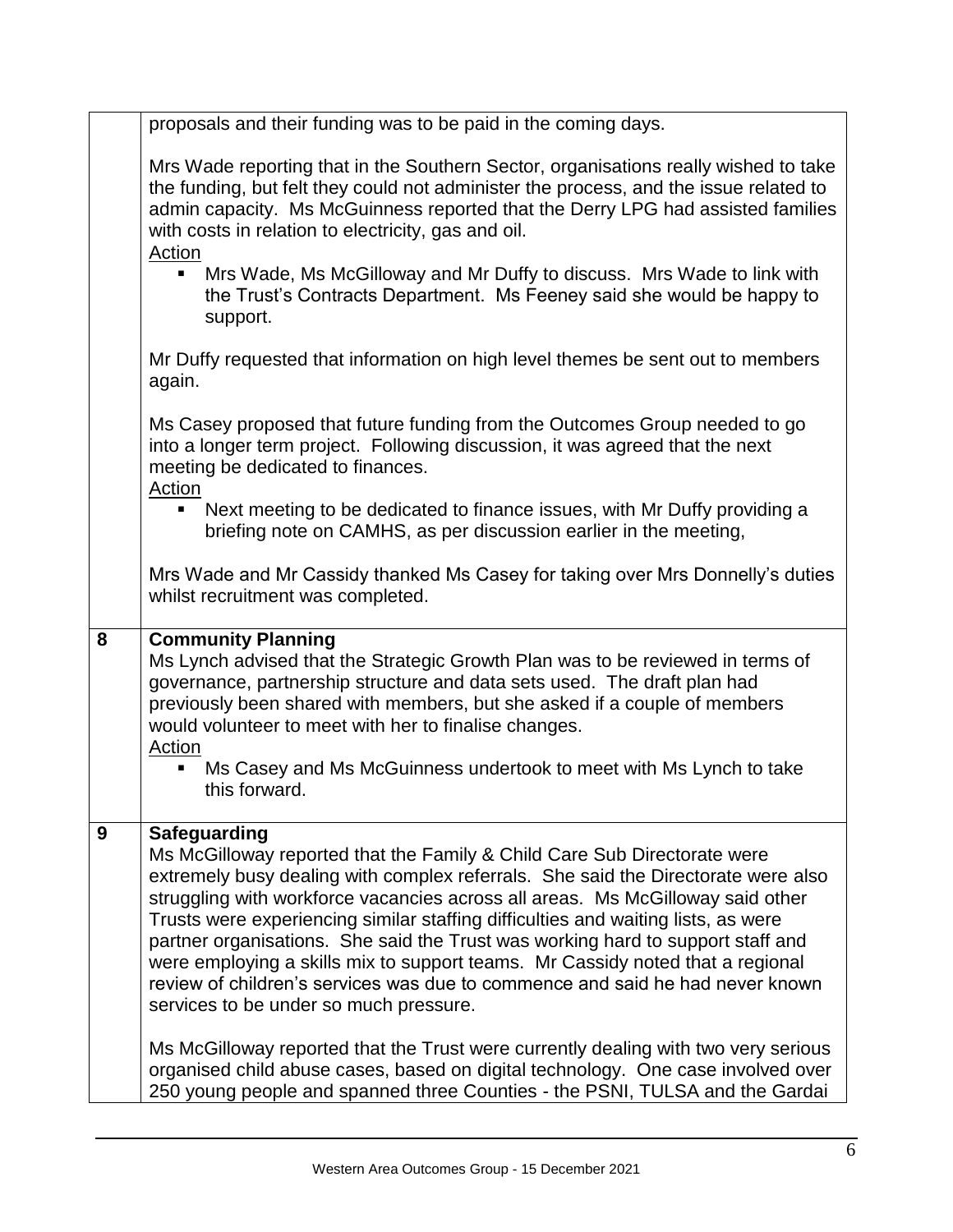|    | were involved. Information was currently being collated in relation to the second<br>organised abuse case. She said a media campaign was being planned with the<br>PSNI in early January 2022 on young people and technology and a training<br>programme was also planned for schools and clubs.                                                                                                                                                                                                                                                                                                                                                                                                               |
|----|----------------------------------------------------------------------------------------------------------------------------------------------------------------------------------------------------------------------------------------------------------------------------------------------------------------------------------------------------------------------------------------------------------------------------------------------------------------------------------------------------------------------------------------------------------------------------------------------------------------------------------------------------------------------------------------------------------------|
|    | Ms McGilloway reported on the Trust's "16 Days of Action for Domestic Abuse"<br>campaign. She said the Trust's Communications Department were currently<br>collating data on the number of videos viewed during the campaign and the Trust<br>and PSNI were collating statistics to establish if there was an increase in calls to<br>both organisations over the campaign period. Two online events were held on<br>6 & 8 December 2021, in partnership with Foyle Women's Aid. The event on<br>8 December 2021 reported on the provision of a new Justice Centre opening in<br>Derry in April 2022, the first one in the UK, which would provide a one stop help<br>centre for victims of domestic violence. |
|    | Ms McGilloway advised members that a new Domestic Abuse and Civil<br>Proceedings Bill was coming into effect in Northern Ireland and the Trust were<br>anticipating an increase in referrals, particularly in relation to coercive control.                                                                                                                                                                                                                                                                                                                                                                                                                                                                    |
|    | Dr Deehan said she was shocked at the number of staff vacancies and<br>acknowledged the pressure on Trust Social Workers.                                                                                                                                                                                                                                                                                                                                                                                                                                                                                                                                                                                      |
|    | Ms Bailey advised that the SBNI were working with the PSNI to provide online<br>safety videos for young people, parents and carers. She said the SBNI were also<br>working alongside NSPCC.                                                                                                                                                                                                                                                                                                                                                                                                                                                                                                                    |
| 10 | <b>Any Other Business</b><br>Ms Casey reported that the Western Area Outcomes Group one page plan had<br>been included in the regional plan which was going out to consultation after<br>Christmas. Mr Cassidy asked members to take time to read the plan before the<br>next meeting.                                                                                                                                                                                                                                                                                                                                                                                                                         |
|    | Mr Cassidy referred to two horrific family and child care deaths in England recently<br>and said it was anticipated that social work would receive a lot of bad press over<br>the coming weeks. He acknowledged that family and child care social work was a<br>difficult place to work and said there would be published reports into the<br>circumstances of the deaths of the children. Mr Cassidy said staff in the Trust were<br>prioritising child protection cases on a daily basis. Members agreed and said they<br>would be supportive of social work, particularly in their community and voluntary<br>role.                                                                                         |
|    | Finally, Mr Cassidy wished everyone a Happy Christmas and advised everyone to<br>stay safe and have a restful time over the holiday season. He paid tribute to all<br>staff who facilitated the rollout of the vaccines and encouraged anyone to get the<br>vaccines/booster.                                                                                                                                                                                                                                                                                                                                                                                                                                  |